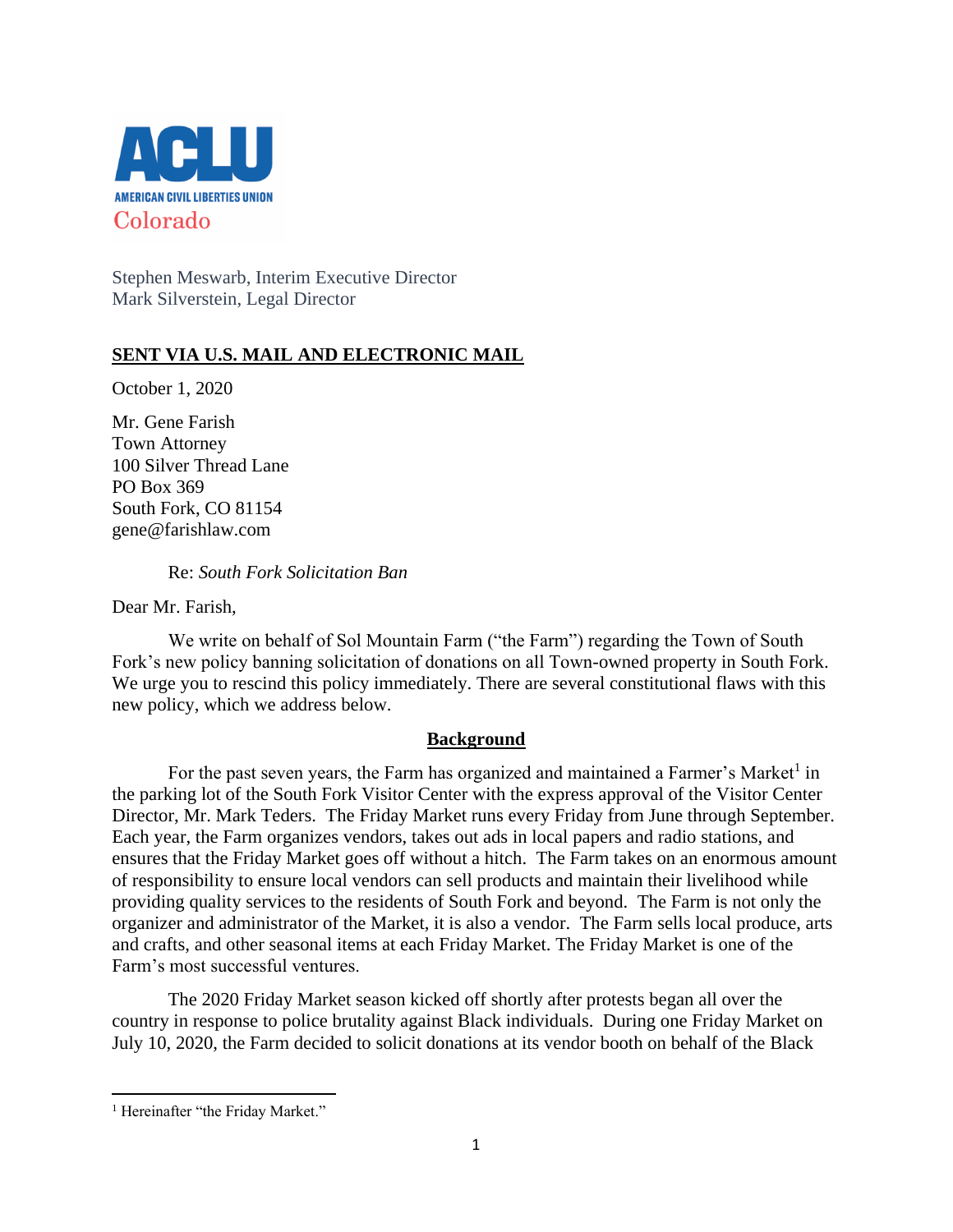Lives Matter movement, in addition to the NAACP Legal Defense and Education Fund. The Farm raised \$3 on July 10, 2020 in support of its cause.

Five days later, the Farm received an e-mail from Mr. Teders which simply stated he was attaching a letter "concerning Town of South Fork Policy changes."<sup>2</sup> The attached letter, signed by Town Administrator Dan Hicks, stated that the South Fork Board of Trustees had "received formal complaints" from patrons of the Friday Market about solicitation of donations to a "political organization." The letter further stated that the policy of Board of Trustees forbids "solicitation of donations for organizations or causes at any events held on Town owned premises."<sup>3</sup>

After reading the letter, the Farm e-mailed Mr. Teders and asked where they could read what they assumed was a newly-adopted ordinance or where the new Policy was located in the municipal code. They also indicated an interest in reviewing, when they became available, the minutes from the meeting during which the Policy was discussed and ultimately passed. In an emailed reply, Mr. Teders said there was no ordinance or municipal code. "It is simply a policy by the Town Board," he said. Mr. Teders closed his email with a threat: "If you "choose to argue this point we will simply remove you as the organizer of the Farmers Market and appoint it to someone else."

After this e-mail correspondence with Mr. Teders, the Farm tried to follow up via e-mail with other members of the Town administration, including Mr. Hicks. When they did not receive a response for several weeks, the Farm called the Town administration and spoke with Mr. Hicks. During that phone call, the Farm learned that the Town Board had held a regularly scheduled meeting on July 14, 2020, and during the work session, it discussed a complaint it had received from a single patron of the Friday Market who was offended by the request to donate to Black Lives Matter and the NAACP Legal Defense and Education Fund. At this point, the Farm learned there were no minutes taken during the July 14, 2020 work session.

## **Analysis**

Solicitation of donations is constitutionally protected speech, and a broad policy banning all such solicitation on all town property violates the First Amendment.<sup>4</sup> The Supreme Court has concluded that charitable solicitations are unquestionably protected under the First Amendment.<sup>5</sup> Moreover, as the new Town Policy came on the heels of a complaint made against solicitation on behalf of a movement which is apparently controversial or unpopular in South Fork, but is currently commanding national and global attention, the speech at issue is certainly that of public importance. Solicitation for Black Lives Matter is afforded the same protection under the First Amendment as solicitation for the South Fork Table and Chair Fund.<sup>6</sup>

<sup>2</sup> July 15, 2020 e-mail from Mr. Mark Teders to Sol Mountain Farm.

<sup>3</sup> Hereinafter, "the Policy"; *See* July 15, 2020 Letter from Town Administrator.

<sup>4</sup> *See [Riley v. Nat'l Fed'n of the Blind of N.C., Inc.](https://advance.lexis.com/api/document?collection=cases&id=urn:contentItem:3S4X-DT40-003B-431V-00000-00&context=)*[, 487 U.S. 781, 788](https://advance.lexis.com/api/document?collection=cases&id=urn:contentItem:3S4X-DT40-003B-431V-00000-00&context=) (1988); *Village of Schaumburg v. Citizens for a Better Environment*, 444 U.S. 620, 632 (1980) (recognizing that "charitable appeals for funds, on the street or door to door, involve a variety of speech interests," including advocacy of causes, that are protected by the First Amendment).

<sup>5</sup> *Schaumburg*, 444 U.S. at 632.

<sup>6</sup> *See* July 20, 2020 Facebook Post on South Fork Visitor Center Website ("You don't have to buy a table or ten chairs, any amount of donation will be greatly appreciated.").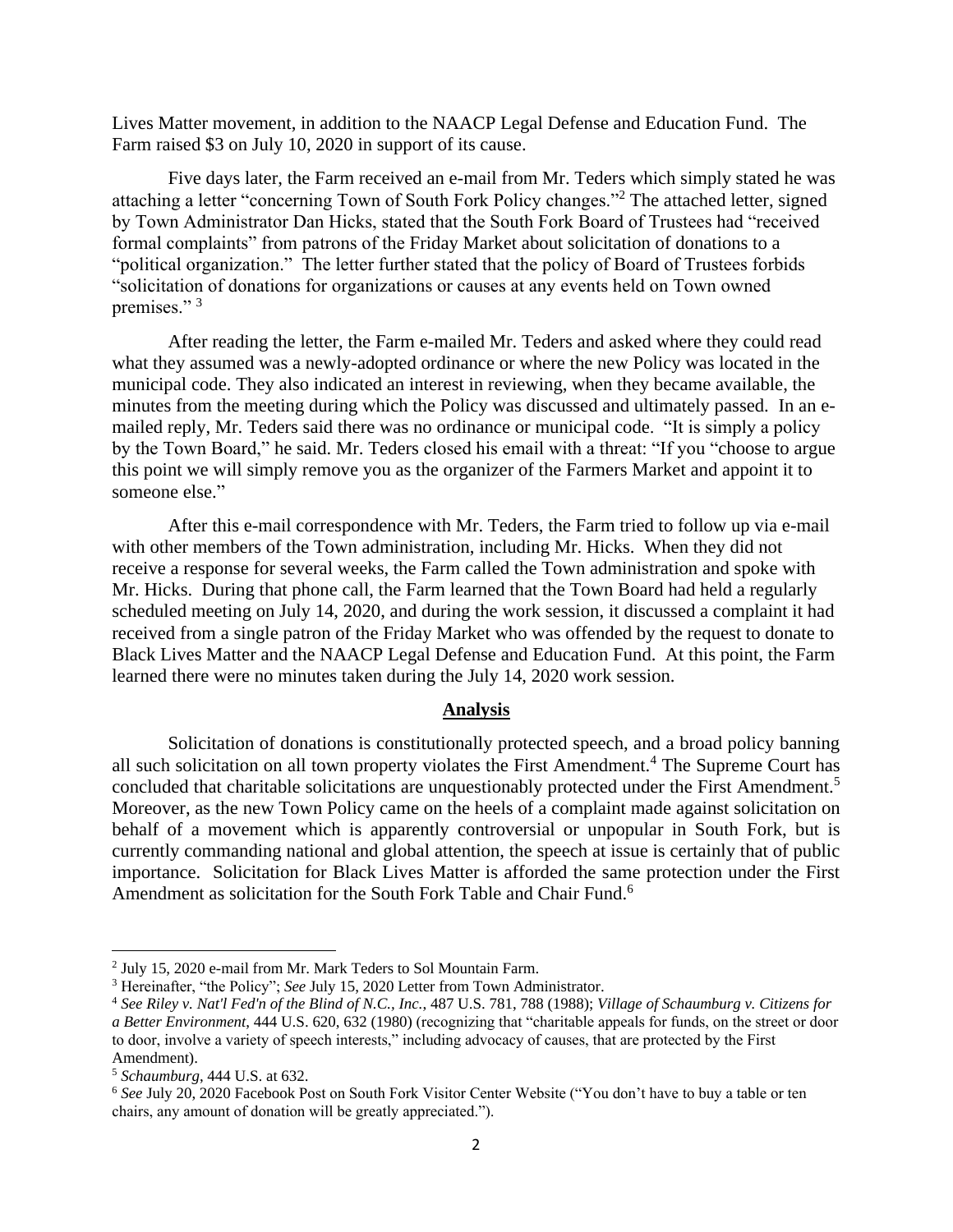On its face, the Policy applies on all town-owned property in South Fork, without distinction. The prohibition includes traditional public fora such as the streets and sidewalks – where an individual's right to freedom of expression is at its strongest and the government's power to regulate speech is at its lowest.<sup>7</sup>

Moreover, the Policy is a content-based prohibition, which is presumptively unconstitutional in a public forum.<sup>8</sup> It is content-based because its enforcement or its application turns on the content of an individual's expression. To determine whether someone has violated the Policy, it is necessary to examine the content of their speech. It is permissible to say "I support Black Lives Matter" but forbidden to request a contribution. So, even within the universe of solicitation, the Policy is content-based. It is permissible to solicit direction to the Farmer's Market, and it is permissible to solicit signatures on a petition, but prohibited to solicit a donation. Such a content-based prohibition is constitutional only in the extremely rare case where it is "narrowly drawn to accomplish a compelling governmental interest."<sup>9</sup>

The Town will be unable to provide even a *legitimate* government interest, much less a *compelling* one to carry on with this speech-restrictive Policy. The desire to protect people from the discomfort caused by unpopular speech (or solicitation for unpopular causes or organizations) does not justify suppressing speech.<sup>10</sup> Even if the new Policy only applied to the Friday Market, and even if the Market were regarded as a limited public forum, where the government has more power to regulate expression, the regulation still violates the First Amendment. In a limited public forum, a regulation of expression must be both reasonable and viewpoint neutral.<sup>11</sup> The Policy is neither.

In grocery stores and retail shops, customers at the cash registers are commonly asked if they would like to make a donation to a particular charity. There is nothing about a request for donations that is incompatible with the nature or purpose of the Friday Market. The Policy simply does not pass the test of reasonableness.

Moreover, the Policy is not viewpoint-neutral. Courts have consistently held that viewpoint-based restrictions on speech are "more blatant" and "egregious" forms of content-based discrimination.<sup>12</sup>

On a recent phone call with the owners of the Farm, Mr. Hicks told one of our clients, Mr. O'Rourke, that there may be exemptions to the Policy, such as donations sought by the Town itself. Mr. Hicks also told Mr. O'Rourke that the Town would retain a considerable amount of discretion in determining whether certain speech would be permissible. Thus, our clients have been left with the definite understanding that persons will be free to solicit donations for causes or charities of which the Town approves. By forbidding disapproved causes while allowing solicitations for

<sup>7</sup> *Perry Educ. Ass'n v. Perry Local Educators' Ass'n*, 460 U.S. 37, 45 (1983).

<sup>8</sup> *Reed v. Town of Gilbert*, 576 U.S. 155, 163 (2015) ("Content-based laws—those that target speech based on its communicative content—are presumptively unconstitutional. . .").

<sup>9</sup> *United States v. Grace*, 461 U.S. 171, 177 (1983); *see also Boos v. Barry*, 485 U.S. 312, 321 (1988); *Perry Educ. Ass'n*, 460 U.S. at 45.

<sup>10</sup> *See Coates v. Cincinnati*, 402 U.S. 611, 615 (1971); *Terminiello v. Chicago* 337 U.S. 1, 4 (1949).

<sup>11</sup> *Christian Legal Soc'y Chapter of the Univ. of Cal. v. Martinez*, 561 U.S. 661, 679 n.11 (2010).

<sup>12</sup> *Rosenberger v. Rector and Visitors of Univ. of Va.*, 515 U.S. 819, 829 (1995); *see also Browne v. City of Grand Junction*, 136 F. Supp. 3d 1276, 1289 (D. Colo. 2015).